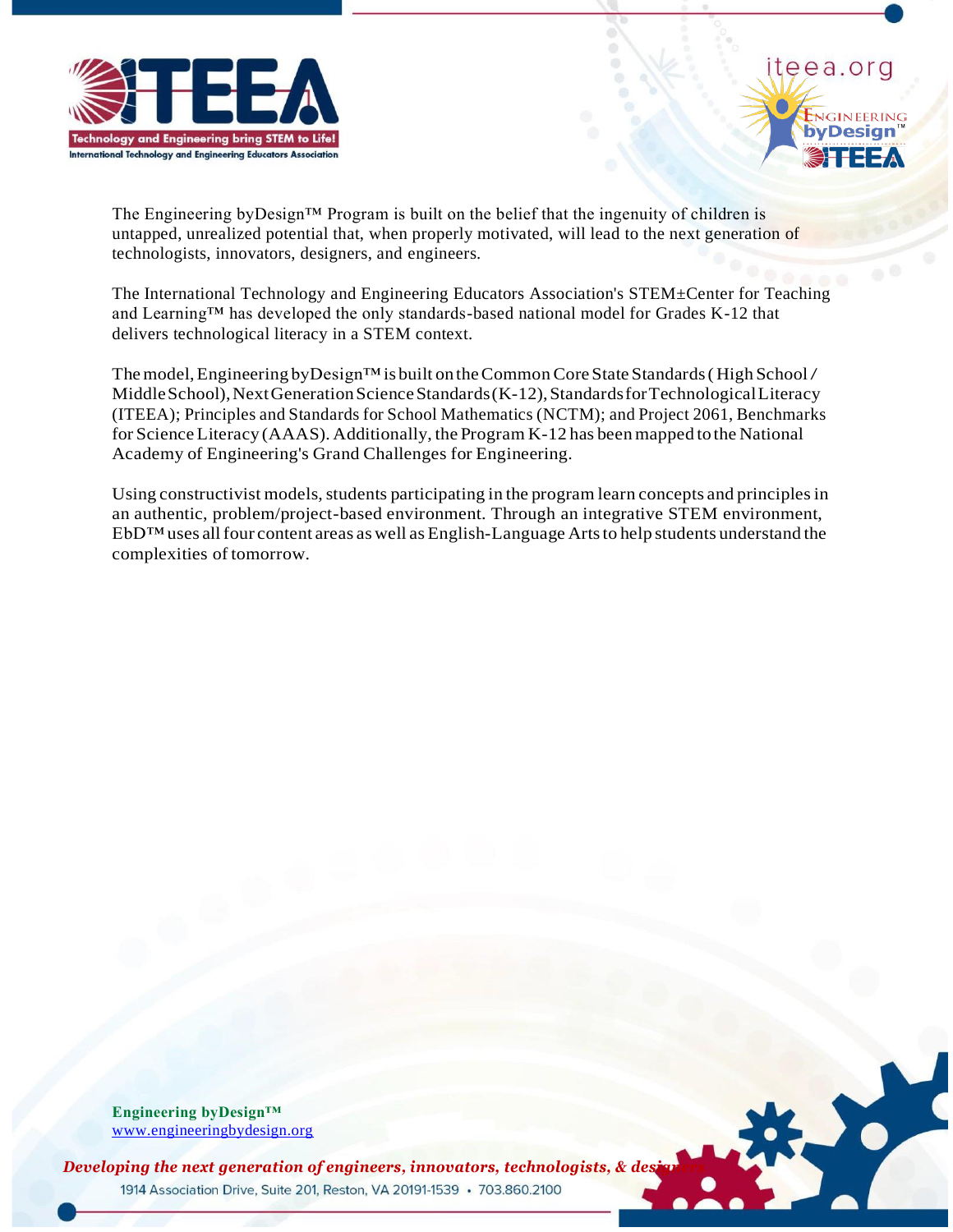

# **EbD TEEMS NxtGen –PreK At-A-Glance**

**Intended Audience: PreK (ages 3-4) Course Length: 6-8 weeks**

In **Our Living World**, preschool students will be introduced to the life cycles of plants, butterflies, and frogs. They will use a multisensory approach as they plant and observe seed growth, experience hands-on lessons, enjoy literature, and share with teachers and students the circle of life.

## **Objectives**

- Students will be able to identify a seed as the origin of a plant and demonstrate the sequence of events in the life cycle of a plant.
- Recognize similarities between characters/situations in a narrative and their own life experiences.
- Identify the similarities/differences between a plant's life cycle parts and a human's life cycle.
- Students will use new vocabulary words to describe the life cycle of a plant.
- Identify a terrarium and its purpose and list key differences between natural and human-made objects.
- Observe, describe, compare, and categorize human-made objects found discarded outdoors.
- Students will be better able to illustrate their understanding of the different parts of a plant and how a plant grows from a seed.
- Students will investigate seeds and make predictions about plant growth.
- Plant and water seeds and observe their sprouts and roots as they grow.
- Continue to develop an understanding of how a plant grows from a seed.
- Demonstrate or explain the life cycle of a butterfly.
- Recognize similarities between characters/situations in a narrative and their own experiences.
- Create their own "caterpillars" that will, over the next few days, transform into cocoons, and then into butterflies.
- Demonstrate a basic understanding of the metamorphosis process and describe what happened to the caterpillars and the cocoons, demonstrating a basic understanding of the metamorphosis process.
- Students will measure, observe, and record growing seeds/plants and transplant them to a new home.
- Recall events in the order in which they occurred in the text and illustrate the life cycle of a frog.
- Compare the life cycle of a plant with a frog's life cycle.
- Students will discuss and plan aterrarium design project.
- Students will plan and create a collaborative terrarium project that demonstrates what they have learned about the life cycles of livingorganisms.
- Communicate to classmates and teachers about the habitat that they have created.





©2019 International Technology and Engineering Educators Association *EbD-TEEMS PreK : NxtGen*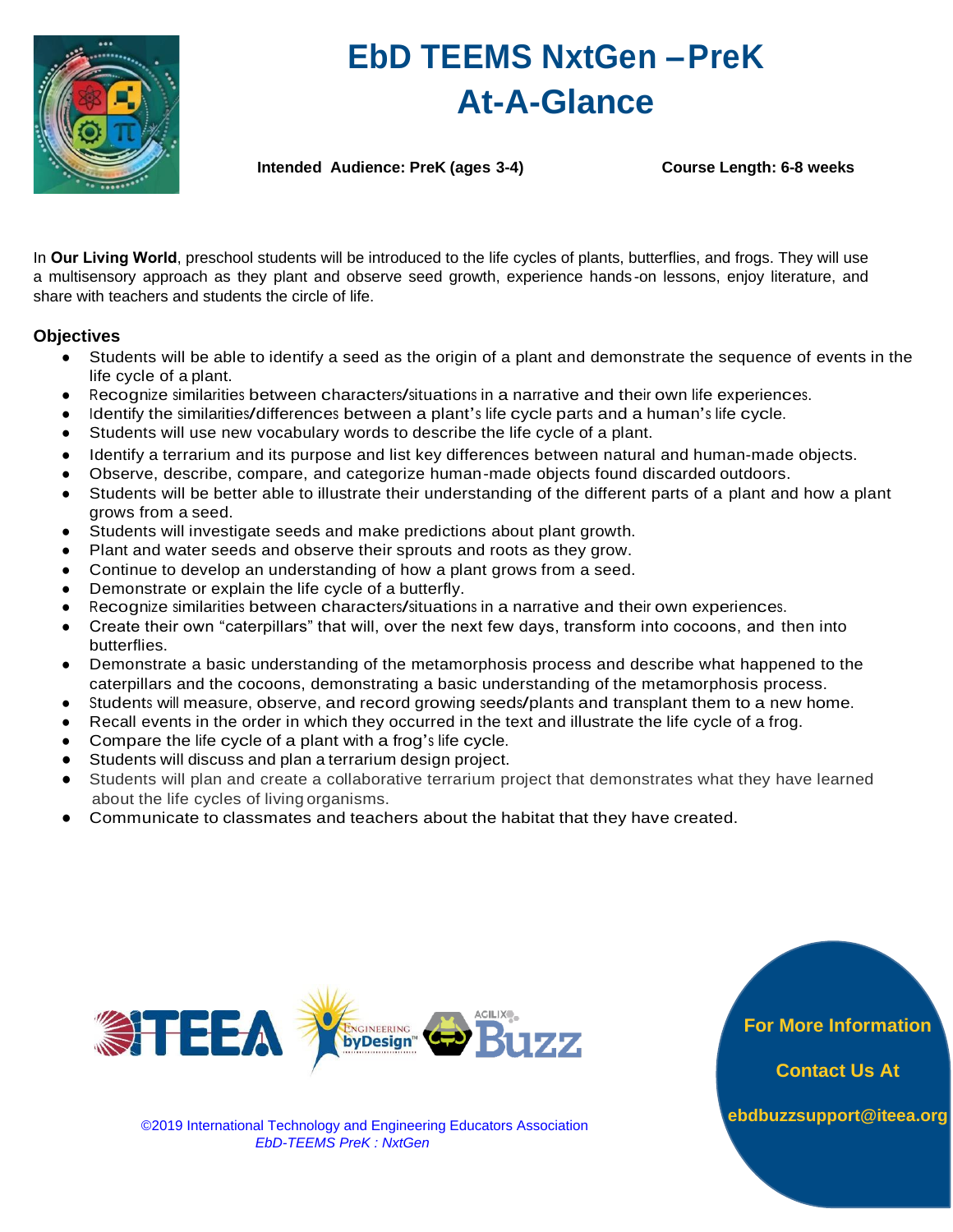

## **EbDTEEMSNxtGen–Kindergarten At-A-Glance**

## **Intended Audience: Kindergarten Course Length: 6-8 weeks**

**A Home for All Seasons** engages young learners in hands-on inquiry and design as they explore animal homes. The Kindergarten Building Block integrates concepts of science, technology,

engineering, and mathematics as students create various animal homes. Science and mathematics concepts that are reinforced include the basic needs of organisms, the environment in which organisms live, numbers and quantities, measurement, and shapes. Following guided inquiry activities, a design challenge provides an opportunity for students to apply knowledge and skills in a meaningful way as they design and build a birdhouse.

### **Objectives**

- Distinguish between the natural world and the human-made world.
- Categorize objects as either natural or designed by humans.
- Ask questions and make predictions.
- Identify the main topic and retell details of text with prompting.
- Ask and answer questions about details in a text with prompting.
- Ask and answer questions about unknown words with prompting.
- Sort words into categories to gain a sense of the concepts represented by the categories.
- Communicate ideas and solutions through discussion, writing, drawing, and presentation.
- Determine the meaning and use of domain-specific words.
- Know that humans use tools and devices to help them do a variety of things.
- Understand how things are made and how they work.
- List different types of structures and their purposes (animal homes).
- Describe how the use of tools and machines can be helpful or harmful.
- Describe basic needs of plants and animals (e.g., air, water, nutrients, shelter, and light).
- Identify physical characteristics of the environment necessary for animal survival in different environments (e.g., wetland, tundra, desert, forest, ocean).
- Generate questions about objects, organisms, or events that can be answered through scientific investigations.
- Identify and describe objects using names of geometric shapes.
- Draw andbuildshapes to model geometric shapes inthe world.
- Describe how the type of structure determines how the parts are put together (homes of different animals).
- Identify physical characteristics of the environment necessary for animal survival in different environments (e.g., wetland, tundra, desert, forest, ocean).
- Collaboratively write informative text based on a specific topic.
- Describe measurable attributes of objects such as length or weight.
- Identify numbers used to represent quantities.
- Describe measurable attributes of objects such as length or weight.
- Name tools and describe their use.
- Identify appropriate tools or instruments for specific tasks and describe the information they can provide (e.g., Measuring: length – ruler, volume – beaker, temperature – thermometer).
- Recognize that everyone can design solutions toproblems.
- Apply a design process that includes identifying a problem, looking for ideas, developing solutions, and sharing solutions with others to solve a technological problem.
- Write and draw ideas and solutions during the design process.
- Construct an object using the design process.



©2019InternationalTechnologyandEngineeringEducatorsAssociation *EbD-TEEMS Kindergarten :NxtGen*

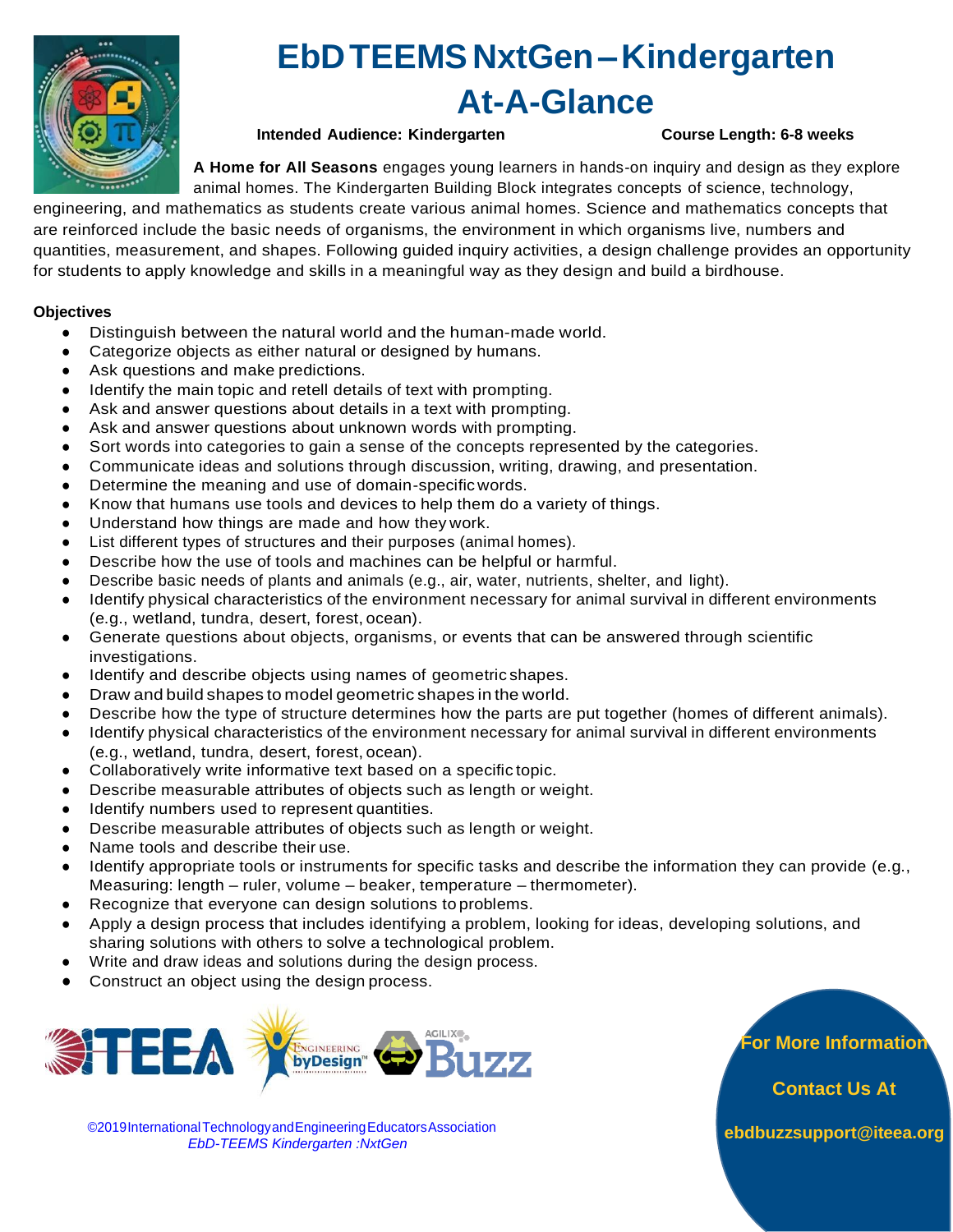

## **EbD TEEMS NxtGen – Grade 1 At-A-Glance**

**Intended Audience: 1st Grade Course Length: 6-8 weeks**

**Can You Hear Me?** engages young learners in hands-on inquiry and design as they explore one of the greatest challenges of the 21st century: how we are able to hear and process sounds. This Building Block integrates concepts of science, technology, engineering, and mathematics through the environmental context of noise pollution. Science and mathematics concepts that are reinforced include the history of the telephone, echolocation, vibrations, and counting beats of a rhythm. By utilizing an experiential approach, students collaboratively investigate the issue of noise pollution, which is probably something they do not realize is a form of pollution. Following guided inquiry activities, a design challenge provides an opportunity for students to apply knowledge and skills in a meaningful way as they design and create something that makes a sound and also helps them detect sounds. A *Grand Challenge for Engineering* identified by the National Academy of Engineering as "Reverse-Engineer the Brain" serves as a real-world inspiration for students to connect their learning with the present and the future.

## **Objectives**

- Identify tools and techniques that people use to help them complete tasks.
- Name materials used to make things.
- Distinguish between the natural world and the human-made world.
- Identify science as a way of answering questions and explaining the natural world.
- Identify technology as a way of inventing tools and techniques to solve human problems.
- Categorize objects as either natural or designed by humans.
- Describe a product that has been made to meet a specific human need or want.
- Provide an example of how the way people live and work has changed throughout history because of technology.
- Recognize that everyone can design solutions to problems.
- Describe design as a creative process.
- Apply a design process that includes identifying a problem, looking for ideas, developing solutions, and sharing solutions with others to solve a technological problem.
- Write and draw ideas and solutions during the design process.
- Construct an object using the design process.
- Identify agricultural technologies that make it possible for food to be available year round and to conserve resources.
- Generate questions about objects, organisms, or events that can be answered through scientific investigations.
- Design, conduct, and/or describe the steps of an investigation to test one variable.
- State a conclusion consistent with information, observations, or data.
- Identify contributions that humans have made throughout the history of science and technology.
- Ask and answer questions about details in a text with prompting.
- Identify the main topic and retell key details of a text.
- Ask and answer questions to determine unknown words.
- Write informative text that includes the topic name, some facts supplied about the topic, and a closure.
- Answer questions on a provided topic following shared research.
- Describe familiar people, places, things, and events with relevant details and express ideas clearly.
- Accurately count beats using a variety of rhythms.



©2019InternationalTechnologyandEngineeringEducatorsAssociation *EbD-TEEMS Grade 1:NxtGen*

**For More Information** 

**Contact Us At**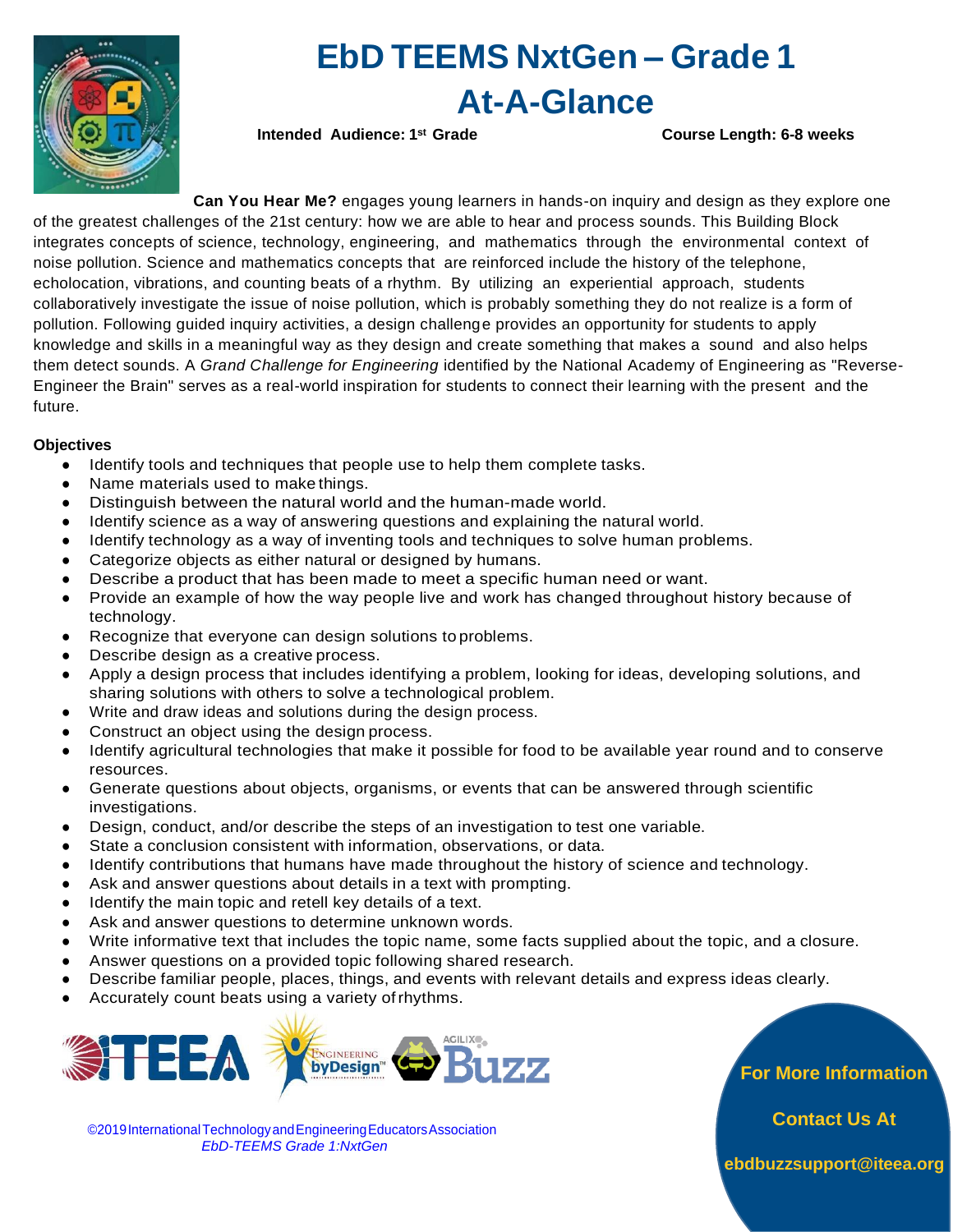

## **EbD TEEMS NxtGen – Grade 2 At-A-Glance**

**Intended Audience: 2nd Grade Course Length: 6-8 weeks**

**From Nature to Me** engages young learners in hands-on inquiry and design as they explore biomimicry (one of the most important challenges of the 21<sup>st</sup> century) and learn how we can

obtain from nature the tools necessary for scientific discovery. This Building Block integrates concepts of science, technology, engineering, and mathematics through the environmental context of learning about bees and researching why they seem to be disappearing. By utilizing an experiential approach, students collaboratively begin to explore how animals spread seeds and how their environment is then suitable for habitation. Following guided inquiry activities, a design challenge allows students to create a device that will travel on land or air to disperse seeds. Thus, they will be engineering the tools of scientific discovery. This experience serves as a real-world inspiration for students to connect their learning with both the present and the future.

### **Objectives**

- Distinguish between the natural world and the human-made world.
- Identify tools and techniques that people use to help them complete tasks.
- Describe how the use of tools and machines can be helpful or harmful particularly to the environment.
- Describe a product that has been made to meet a specific human need or want.
- Recognize that everyone can design solutions toproblems.
- Describe design as a creative process.
- Apply a design process that includes identifying a problem, looking for ideas, developing solutions, and sharing solutions with others to solve a technological problem.
- Construct an object using the design process.
- Describe a manufacturing process or system used to produce a specific product in quantity.
- Generate questions about objects, organisms, or events that can be answered through scientific investigations.
- Design, conduct, and/or describe the steps of an investigation to test one variable.
- Identify appropriate tools or instruments for specific tasks and describe information they can provide (e.g., measuring: length – ruler, volume – beaker, temperature – thermometer).
- Categorize or sort objects using physical characteristics of the materials from which they are made.
- Identify earth resources and materials that come from the environment to meet the needs and wants of humans.
- Use physical properties (e.g., shape, size, color, texture, temperature, volume) to describe matter.
- Identify science as a way of answering questions and explaining the natural world.
- Identify technology as a way of inventing tools and techniques to solve human problems.
- Identify resources that come from basic materials (e.g., air, water, soil) and their uses.
- Describe how the effects of new ideas, new ways of doing things, and inventions can be good or bad.
- Identify contributions that humans have made throughout the history of science and technology.
- Create bar graphs to show specific amounts.
- Ask and answer who, what, where, when, and how questions about key details in a text.
- Identify the main topic and the focus of specific paragraphs in a text.
- Write informative text in which a topic is introduced, some facts supplied to develop points, and a conclusion is provided.
- Report on a topic with appropriate facts and relevant, descriptive details while speaking clearly at an understandable pace.
- Recognize that manufactured products are designed.



©2019 International Technology and Engineering Educators Association *EbD-TEEMS Grade 2:NxtGen*

**For More Information** 

**Contact Us At**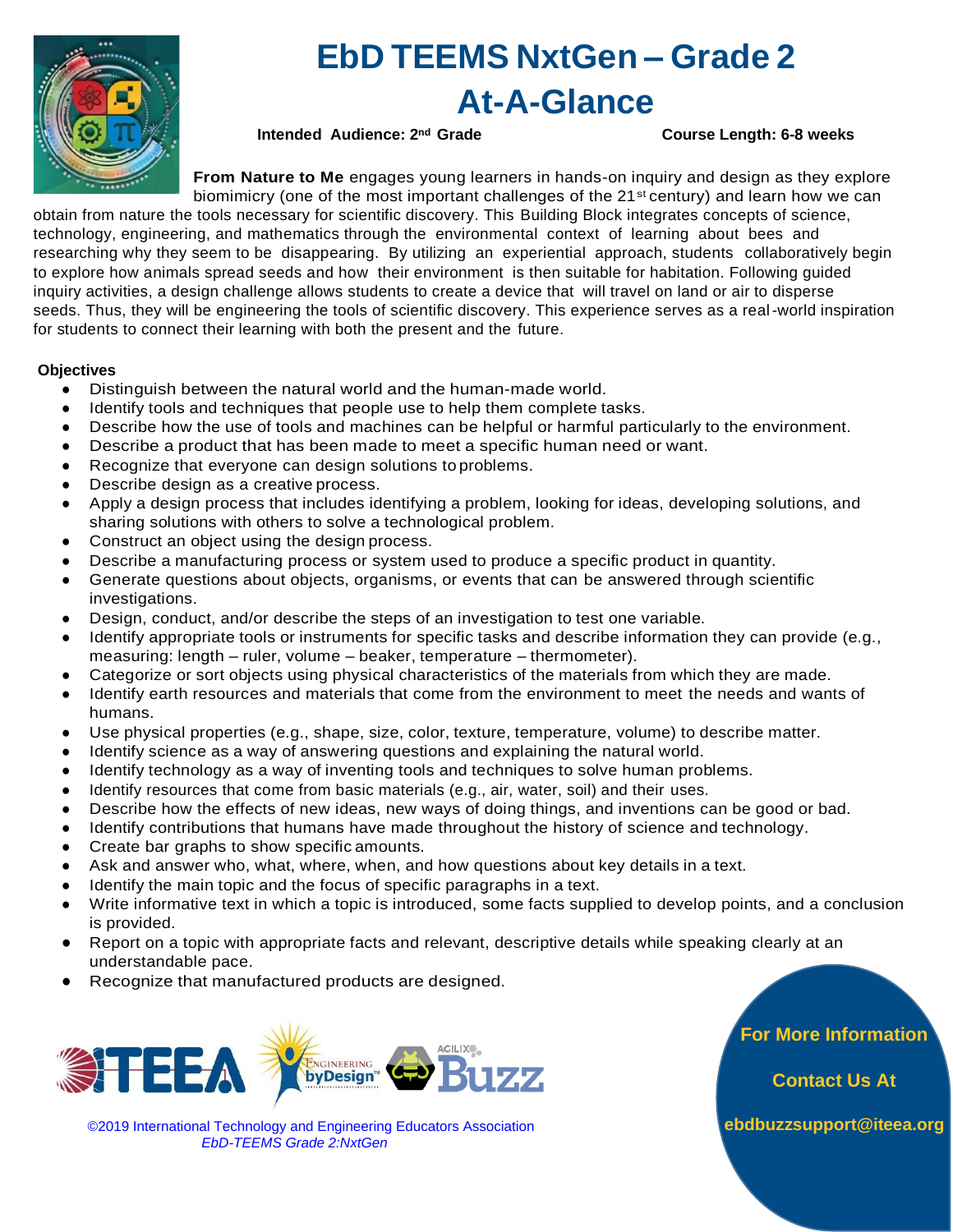

## **EbD TEEMS NxtGen – Grade 3 At-A-Glance**

**Intended Audience: 3rd Grade Course Length: 6-8 weeks**

**Natural Hazards** engages young learners in hands-on inquiry and design as they explore natural hazards that occur on the Earth. This Third Grade Building Block in the EbD-TEEMS Integrative-

STEM Curricula for PreK-6 integrates concepts of science, technology, engineering, and mathematics through the environmental context of natural hazards. Science and mathematics concepts that are reinforced include multiple hands-on, inquiry-based activities such as creating designs, exploring regions of the Earth, and analyzing weather data as students learn about weather and climate, and the natural hazards that occur around the world. The final design challenge provides an opportunity for students to apply knowledge and skills in a meaningful way as they develop a design for a snow shoe to help people travel during a blizzard. A Grand Challenge for Engineering, identified by the National Academy of Engineering —Engineer the Tools of Scientific Discovery— serves as a realworld inspiration for students to connect their learning about Natural Hazards and design solutions that reduce the impacts of these hazards.

### **Objectives**

- Ask and answer questions to demonstrate understanding of a text, referring explicitly to the text as the basis for the answers.
- Compare and contrast the most important points and key details presented in two texts on the same topic.
- Interpret data and graphs in order to describe typical weather conditions expected during particular seasons.
- Reason abstractly and quantitatively about weather and climate and use mathematical models.
- Draw a scaled picture graph and a scaled bar graph to represent a data set with several categories.
- Create a design solution to reduce the impacts of a weather-related hazard by engineering a blizzard shoe design.
- Develop an understanding of the attributes of design and engineering design.
- Read *Wild Weather* by Melvin Berger in order to learn about the different types of weather hazards that happen on the Earth.
- Research a specific natural hazard and create a poster to display information about the hazard as well as possible impact solutions.
- Experiment with different materials to come up with the best combination that will keep a container warm while it is submerged in ice.
- Develop the abilities to apply the design process using appropriate tools strategically.
- Design a structure that will survive the shake table.
- Read about ancient rituals intended to produce rain and create a rain stick as a way to reduce the impact of having a drought by making it rain.
- Investigate using different materials to see how they perform against each other for waterproofing.
- Learn how to set up and use a STEM notebook in order to maximize knowledge of concepts and skills throughout this building block.
- Design a plan for a solution to help reduce the impact of a natural hazard that happens at home.
- Read the story about the life of Sir Francis Beaufort and review the Beaufort Wind Scale and read the Beaufort Wind Scale by answering questions.
- Build a house that will survive the wind of a fan and follow specific criteria for success and constraints on materials.
- Apply learning throughout this Building Block and design a shoe that will reduce the impact of the weatherrelated hazard while following the design process and meeting the criteria and constraints of the challenge.



**For More Information** 

**Contact Us At**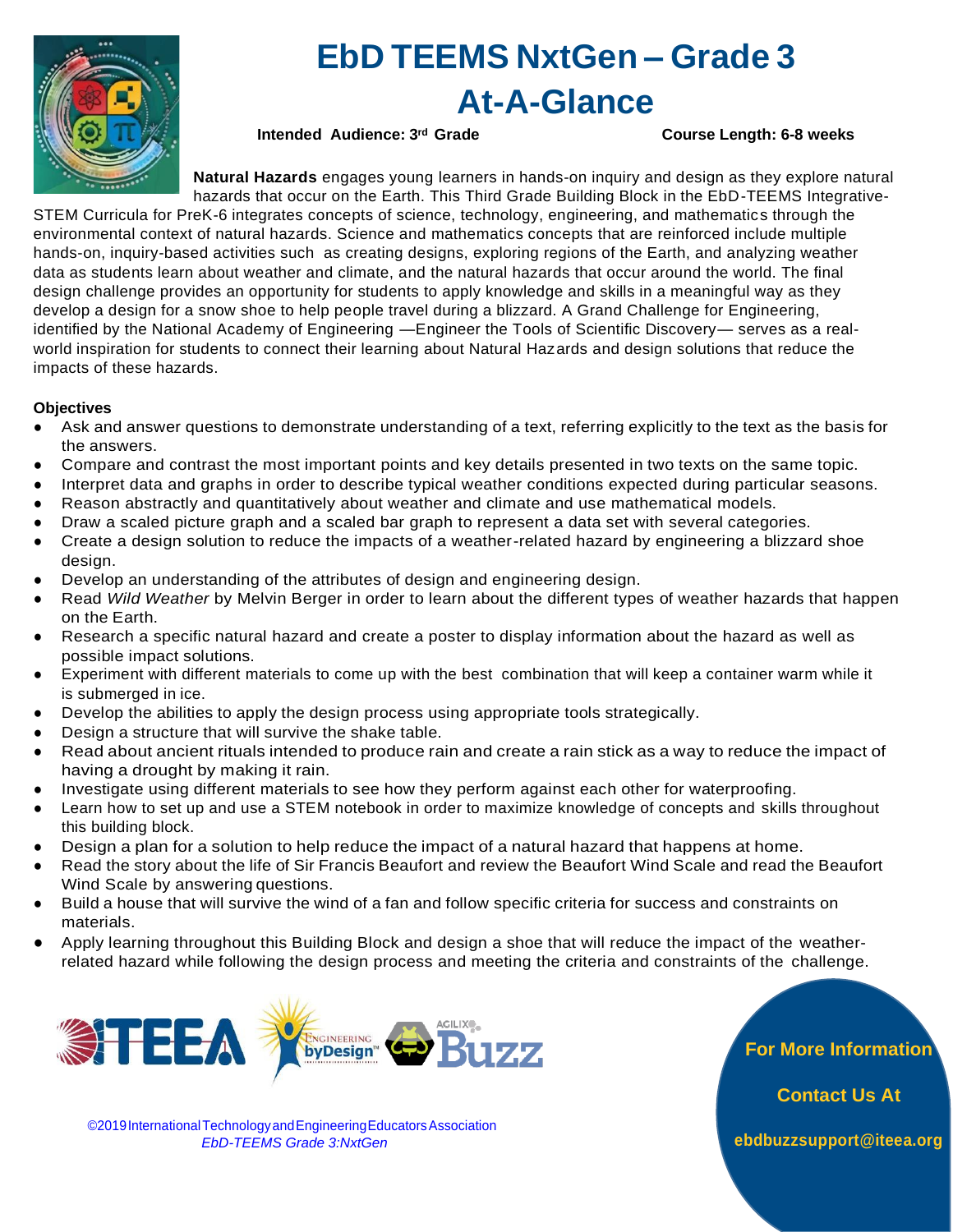

## **EbD TEEMS NxtGen – Grade 4 At-A-Glance**

## **Intended Audience: 4th Grade Course Length: 6-8 weeks**

**The Power of Solar** develops students' understanding of energy systems and related

technologies, temperature, electricity, and sustainable sources of energy. In this Building Block*,* scientific inquiry and technological design are purposefully used as learning approaches to develop students' STEM literacy and higher-level thinking skills. Science and mathematics concepts that are reinforced include the solar system, energy transfer, temperature, electricity, decimals, perimeter, area, angles, points, lines, rays, and symmetry. By utilizing an experiential approach, students collaboratively investigate solar energy as a global issue and learn that stewardship and innovation can make a difference in solving the world's problems.

### **Objectives**

- Describe how tools are used to design, make, use, or assess technology.
- Identify science as a way of answering questions and explaining the natural world.
- Identify technology as a way of inventing tools and techniques to solve human problems.
- Identify earth resources and materials that come from the environment to meet the needs and wants of humans.
- Describe an example of common technological change in a community (e.g., transportation, communication) that has had either a positive or negative impact on society or the environment.
- Describe how the results of the use of technology can be good or bad.
- Draw inferences from a text, referring to details and examples in the text as evidence.
- Describe how tools, machines, products, and systems use energy.
- Distinguish between a scientific fact and an opinion, providing clear explanations that connect claims and evidence.
- Use evidence to construct an explanation relating the speed of an object to the energy of that object.
- Obtain and combine information to describe that energy and fuels are derived from natural resources and that their uses affect the environment.
- Design, conduct, and/or describe the steps of an investigation to test one variable.
- Identify appropriate tools or instruments for specific tasks and describe information students can provide (Example: measuring = length - ruler, volume - beaker, temperature - thermometer).
- State a conclusion consistent with information, observations, or data.
- Make observations to provide evidence that energy can be transferred from place to place by sound, light, heat, and electric currents.
- Illustrate a complete direct current series circuit composed of a power source (battery or solar cell), wire, and bulb (LED or incandescent).
- Identify parts of a system and explain how the system may not work as planned if a part is missing.
- Write clear and coherent informative text in which the development and organization are appropriate to task, purpose, and audience.
- Identify technology as a way of inventing tools and techniques to solve human problems.
- Describe how tools and machines extend human capabilities in science and technology.
- Apply a design process that includes defining a problem, generating ideas, selecting a solution, making an item, evaluating it, and presenting results to solve a technological problem.
- Identify that requirements are the criteria or limits that must be met when designing or making a product.
- Identify specific resources (e.g., tools, materials, information, people, time) necessary to complete specified tasks.
- Apply a design process that includes defining a problem, generating ideas, selecting a solution, making an item, evaluating it, and presenting results to solve a technological problem.



**For More Information Contact Us At**

©2019InternationalTechnologyandEngineeringEducatorsAssociation *EbD-TEEMS Grade 4: NxtGen* **[ebdbuzzsupport@iteea.org](mailto:ebdbuzzsupport@iteea.org)**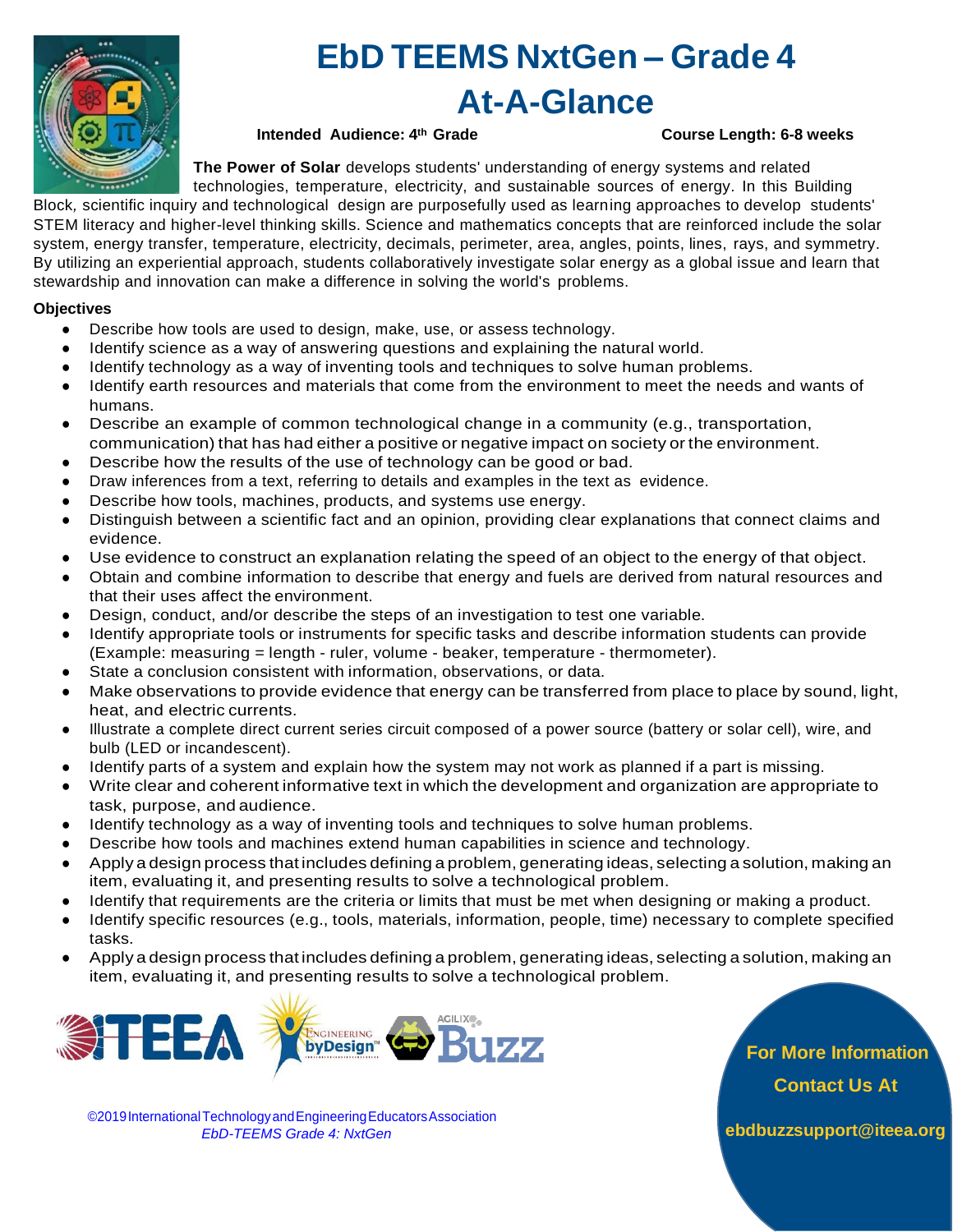

## **EbD TEEMS NxtGen – Grade 5 At-A-Glance**

**Intended Audience: 5th Grade Course Length: 6-8 weeks**

**Our Water, Our World** engages learners in hands-on inquiry and design as they explore one of the greatest challenges of the 21st century: universal access to clean water. This Building Block

integrates concepts of science, technology, engineering, and mathematics through the environmental context of water resource management and conservation. By utilizing an experiential approach, students collaboratively investigate global water issues and learn that stewardship and innovation can make a difference in solving the world's problems.

### **Objectives**

- Identify Earth resources and materials that come from the environment to meet the needs and wants of humans.
- Describe and graph the amounts and percentages of water and fresh water in various reservoirs to provide evidence about the distribution of water on Earth.
- Identify science as a way of answering questions and explaining the natural world.
- Identify technology as a way of inventing tools and techniques to solve human problems.
- Describe an example of a common technological change in a community (transportation, communication) that has had either a positive or negative impact on society or the environment.
- Distinguish changes in the environment as natural or human-made.
- Compare changes in the environment that are good or bad.
- Describe how the results of the use of technology can be good or bad.
- Identify contributions that humans have made throughout the history of science and technology.
- Develop a model using an example to describe ways the geosphere, biosphere, hydrosphere, and/or atmosphere interact.
- Distinguish the difference between the different spheres and how they interact with each other.
- Distinguish between a scientific fact and an opinion, providing clear explanations that connect claims and evidence.
- Describe the movement of water on Earth as it circulates through the phases of the water cycle.
- Generate questions about objects, organisms, or events that can be answered through scientific investigations.
- State a conclusion consistent with information, observations, and data.
- Use physical properties (shape, size, color, texture, temperature, volume) to describe matter.
- Provide an example of the effect that human waste has had on the environment (water).
- Determine the main idea of a text and support it with key details.
- Apply knowledge about a topic gained through research to the completion of a specified project.
- Design, conduct, and/or describe the steps of an investigation to test one variable.
- Identify tools, materials, and techniques used to make things or complete tasks.
- Obtain and combine information about ways individual communities use science ideas to protect the Earth's resources and environment.
- Define a simple design problem reflecting a need or a want that includes specified criteria for success and constraints on materials, time, or cost.
- Generate and compare multiple possible solutions to a problem based on how well each is likely to meet the criteria and constraints of aproblem.
- Describe the design process as a method of developing solutions to problems.
- Apply a design process that includes defining a problem, generating ideas, selecting a solution, making an item, evaluating it, and presenting results to solve a technological problem.
- Describe how the effects of new ideas, new ways of doing things, and inventions can be good or bad.



©2019InternationalTechnologyandEngineeringEducatorsAssociation *EbD-TEEMS Grade 5:NxtGen*

**For More Information** 

**Contact Us At**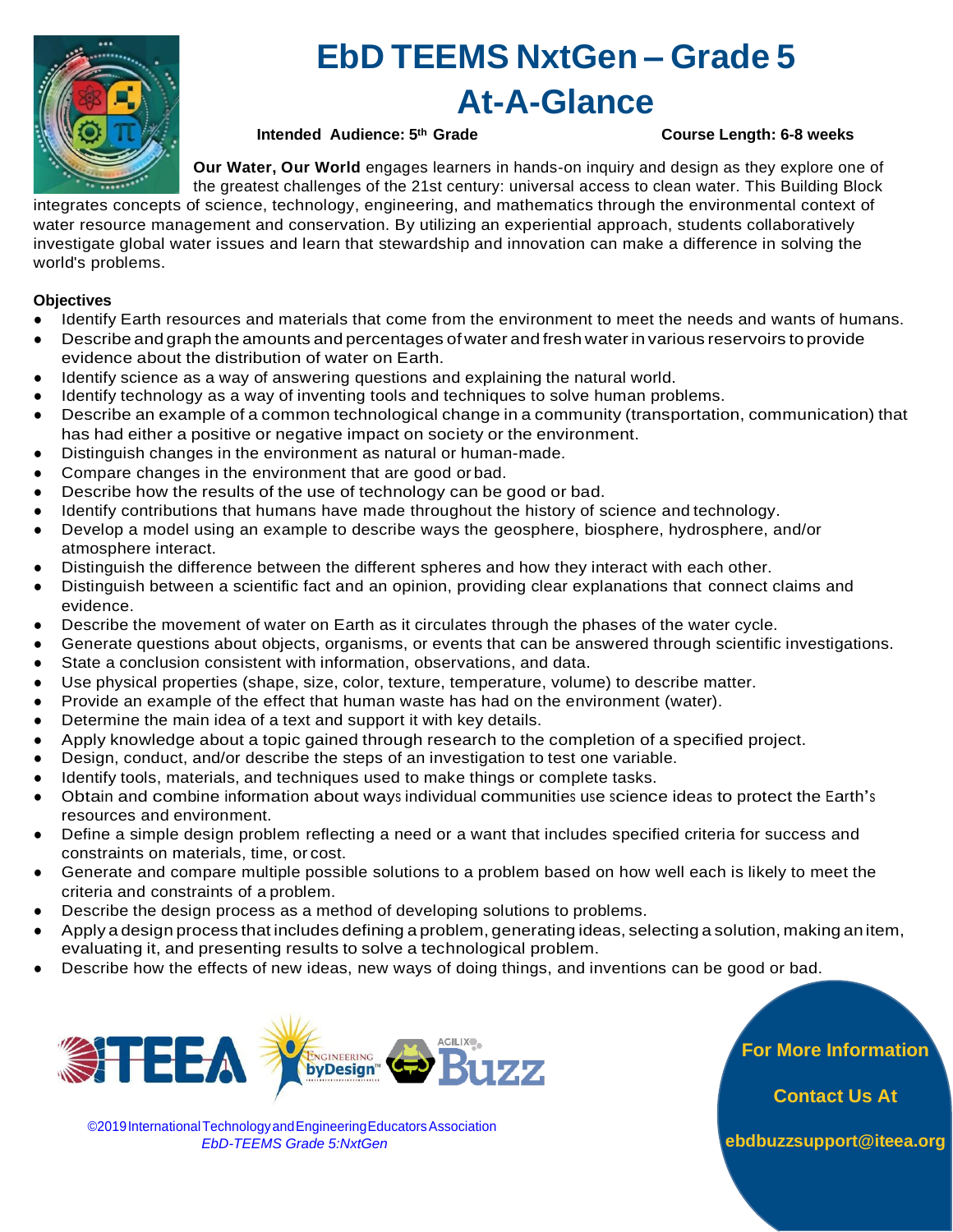

## **EbD TEEMS NxtGen – Grade 6 At-A-Glance**

## **Intended Audience: 6**<sup>th</sup> Grade Course Length: 6-8 weeks

**Our World and Me** serves as a capstone experience for sixth-grade learners using hands-on inquiry and design as they explore robotics through the engineering field of mechatronics. Mechatronics is an interdisciplinary engineering field that focuses on the integration of

mechanical, electrical, and software systems. This curriculum extends ITEEA's **EbD**-**TEEMS Integrative-STEM Curricula for K-6** as the students create an interactive automaton that (1) educates others about environmental impacts caused by humans/technology, OR (2) presents a new idea on how to reduce human/technological impacts on the environment. Following guided inquiry activities, a design challenge provides an opportunity for students to apply knowledge and skills in a meaningful way as their automaton moves from a mere mechanical device to a robot. In this course, students learn about robotics, coding, computational thinking and programming fundamentals.

### **Objectives**

- Students will use the brainstorming guidelines to generate ideas.
- Students collaborate as a team to select and share ideas regarding a selected topic. Students will view multiple videos (and other multimedia sources as appropriate) to gather information on the historical and cultural origins of automata and mechanical toys and record their observations in their engineering design notebooks.
- Students will use the practice of reverse-engineering to examine how an object/device works and record their observations in their engineering design notebooks.
- Students will use construction methods such as folding, cutting, gluing, and/or taping to construct a crank mechanism. Using the storyboard technique, students will observe how their crank mechanism works and create a five-panel
- storyboard and demonstration for class members who constructed a different crank mechanism.
- Students will identify and describe the types of motion found in their crank mechanism by using the terms oscillation, rotary, reciprocating, irregular, linear, and intermittent.
- Students will learn how three-dimensional figures are represented using nets made up of rectangles and apply these techniques in the context of solving real-world and mathematical problems.
- Students will use the skill of prototyping to construct a new display stand by either scaling up or scaling down from the original design.
- Students will practice using the Engineering Design Process to understand the Mini-Challenge Design Brief: Electrify!
- Students will read, interpret, and use electronic schematic symbols found in Technical Data Sheets, Standard Operating Procedure documents, and schematic diagrams; as well as schematic symbols used on electrical components (e.g., battery, battery holder) and instruments (e.g., digital multimeter).
- Students will use the digital multimeter (DMM) to perform electrical measurements including battery voltage checks and continuity checks of a designed circuit.
- Students will use Technical Data Sheets (TDS) to gain an understanding of various electrical components and will add information to the TDS based on their use of the components.
- Students will use Standard Operating Procedure documents (SOP) in the use of electrical components, tools, or processes.
- Students will construct schematic diagrams demonstrating the relative speed and the direction of the motor.
- Students will use a multimeter to determine the potentiometer's maximum resistance, left-center range, and right-center range.
- Students will use tools to connect devices to a controller. Students will create expressions and sequences using programming software.
- Students learn coding, computational thinking and programming fundamentals.



**For More Information** 

**Contact Us At**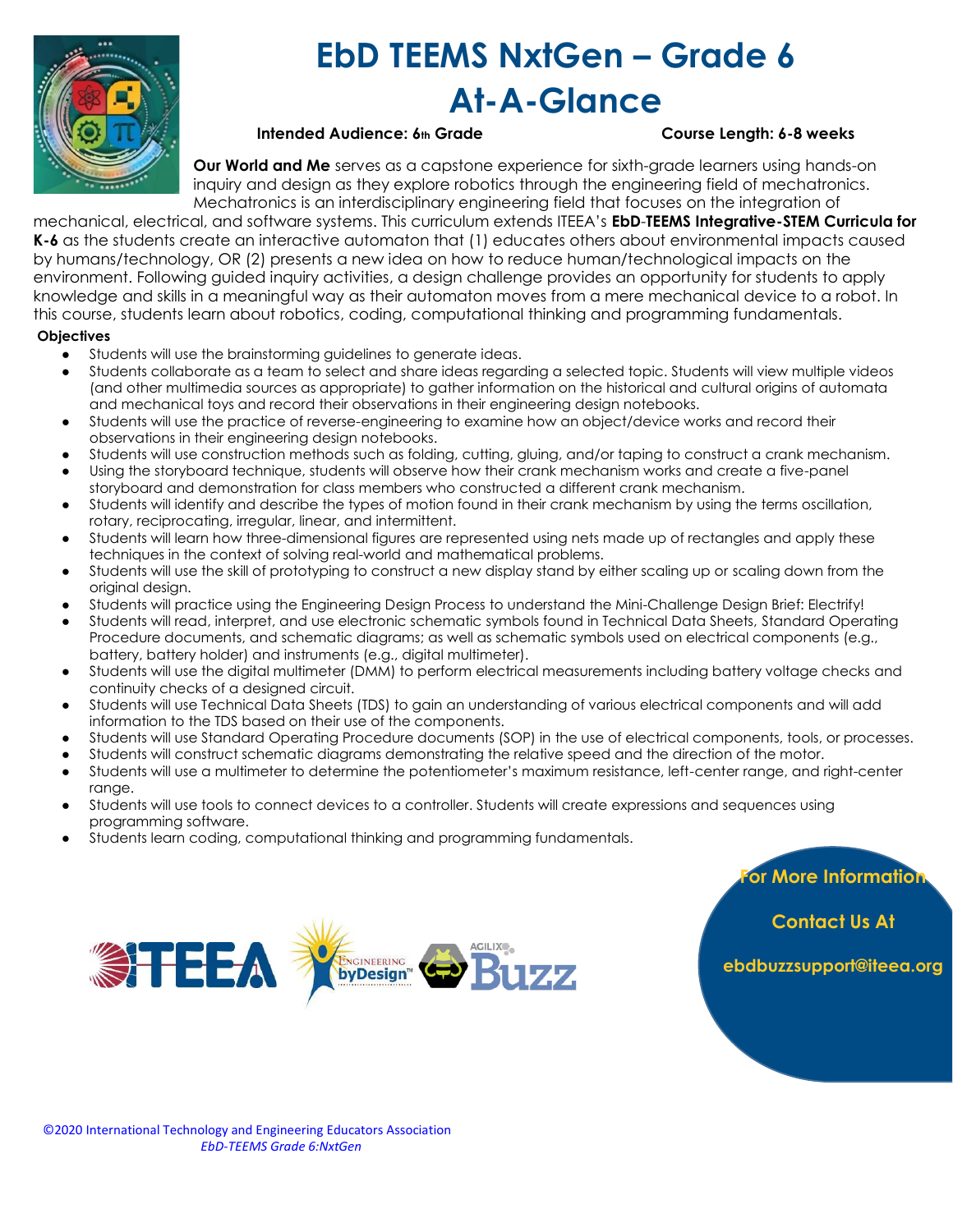

# **ExploringTechnology At-A-Glance**

**Intended Audience: 6th Grade Course Length: 18weeks**

**MeetingEngineering and Technology:** Engineering and technology impact every individual and society as a whole.

- Introduction to Technology: Technology addresses our current wants and needs. Through innovation, humans have changed natural resources into products.
- Areas of Technology: Technology is a broad name for many fields of study.
- System Design: Technology is most useful when each facet of its creative design is carefully considered, such as its inputs, process, output, and feedback.
- Transforming Resources intoTechnology:The processof selecting necessary resources should be based upon the desired result of the technology being designed.

**Design and Engineering:** Technology exists to solve problems through the use of creative solutions that work best by demonstrating careful selection of resources to generate the best outcomes. Use of resources are a result of detailed and accurate plans based on ideas evolved through utilization of the Engineering Design Process in an Engineering Design Journal to ensure production of the technology designed solution is developed to achieve desired results.

● Documenting Ideas: Writing and sketching are important communication and documentation skills. An Engineering Design Journal (EDJ) is used to document class activities using narratives and sketches.



©2017InternationalTechnologyandEngineeringEducatorsAssociation Exploring Technology

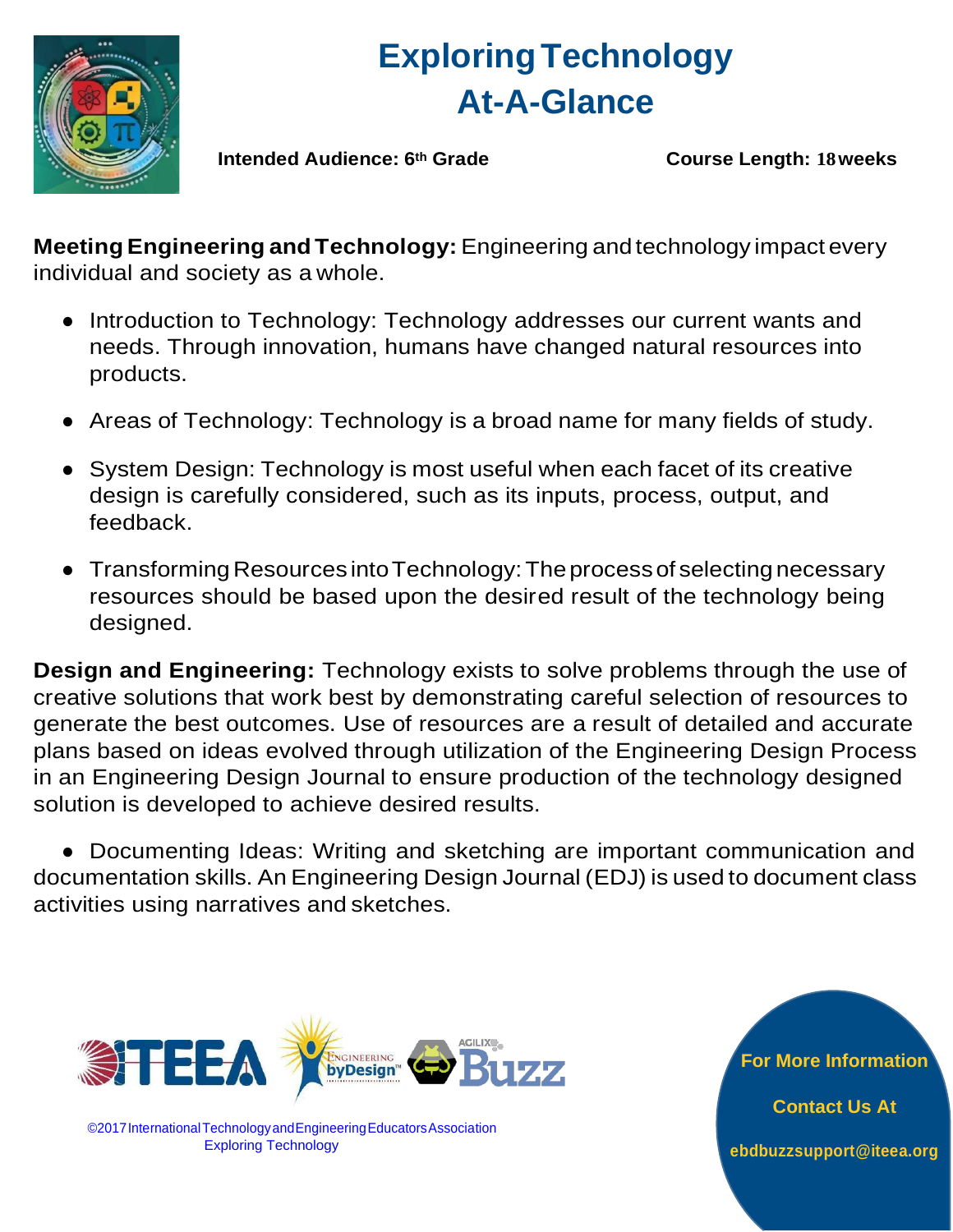

# **InventionandInnovation**

**At-A-Glance**

### **Intended Audience: Grade 7 Course Length: 18 weeks**

In this course, students learn all about invention and innovation. They have opportunities to study the history of inventions and innovations, including their impacts on society. They learn about the core concepts of technology and about the various approaches to solving problems, including engineering

design and experimentation. Students apply their creativity in the invention and innovation of new products, processes, or systems. Finally, students learn about how various inventions and innovations impact their lives.

**Introduction to Invention and Innovation**: Create creative ways to turn ideas into real things.

- Inventing 101: How people of all times and places have increased their capability by innovating and inventing.
- Time will Tell! Inventions and innovations are the result of demands, values, and interests of individuals, industries, and societies.
- What's Your Problem? All technologies have flaws; there is no perfect design.

**Engineering Design Process:** A systematic problem-solving strategy, with criteria and constraints, used to develop many possible solutions to a problem, so as to satisfy human needs and wants. This process is iterative, and is informed by many factors such as human values, resources, environmental concerns and trade-offs in order to arrive at the best possible solution to the problem.

- The Process in Action: Technology involves many types of problems and different approaches to solve them, including troubleshooting, research and development, invention and innovation, and experimentation. The engineering design process must take all of these things into account.
- Working with the Design Process
- The Engineering Design Process in Action

**Invention and Innovation in the Designed World**: Invention and innovation are driven by human needs and wants and are influenced by the core concepts of technology: systems, resources, requirements, optimization and trade-offs, processes, and controls. These concepts are the cornerstone for creative design.

- Core Concepts of Technology: Core concepts; including systems, resources, requirements, optimization and trade-offs, processes, and controls; serve as cornerstones for the study of technology.
- Understanding the Scope of Technology Systems: In order to invent or innovate, a person must have an understanding of the technologies that exist in the modern world, and an ability to analyze and optimize technological designs.
- Real World Designing: Designers and inventors must consider the core concepts of technology and other resources such as scientific knowledge during the process of designing. They must also adhere to the criteria and constraints of a design.

**Using Design and Creativity to Help Others:** Improving daily life involves creatively using design concepts to solve problems.

- Technology Around You! Creativity is important to the process of invention and innovation. Innovation is the process of modifying an existing product, process, or system to improve it. Invention is a process of turning ideas and imagination into new products, processes, or systems.
- What is Design?
- Communicating Your Design? Communicating your design is important to the process of invention and innovation. As you brainstorm and collaborate, you create pictorial representations of your design. Accurate drawings and sketches can communicate your design ideas globally.
- **Rube Goldberg Entertainment**

**Technology and Society**: While technology has allowed humans to prosper, negative impacts have also resulted.

- **An iPod® Does That?** When humans develop and use technology systems and products, there is a direct influence on our economy, our culture, and our society. Additionally, the impacts of the development and use can produce positive and negative impacts.
- A Clean Solution to a Messy Problem and Getting from There to Here

**Creating aSpaceExplorationInfrastructure:** Constellation, oneofNASA'slatestspaceexplorationprogram proposals,isa combination of large and small technology systems that will enable humans to travel to and explore the solar system.

- Establishing a Lunar Outpost
- Launch Vehicles and Earth DepartureStages
- Designing a Spacecraft Subsystem



©2017 International Technology andEngineeringEducators Association Invention and Innovation

**For More Information** 

**Contact Us At**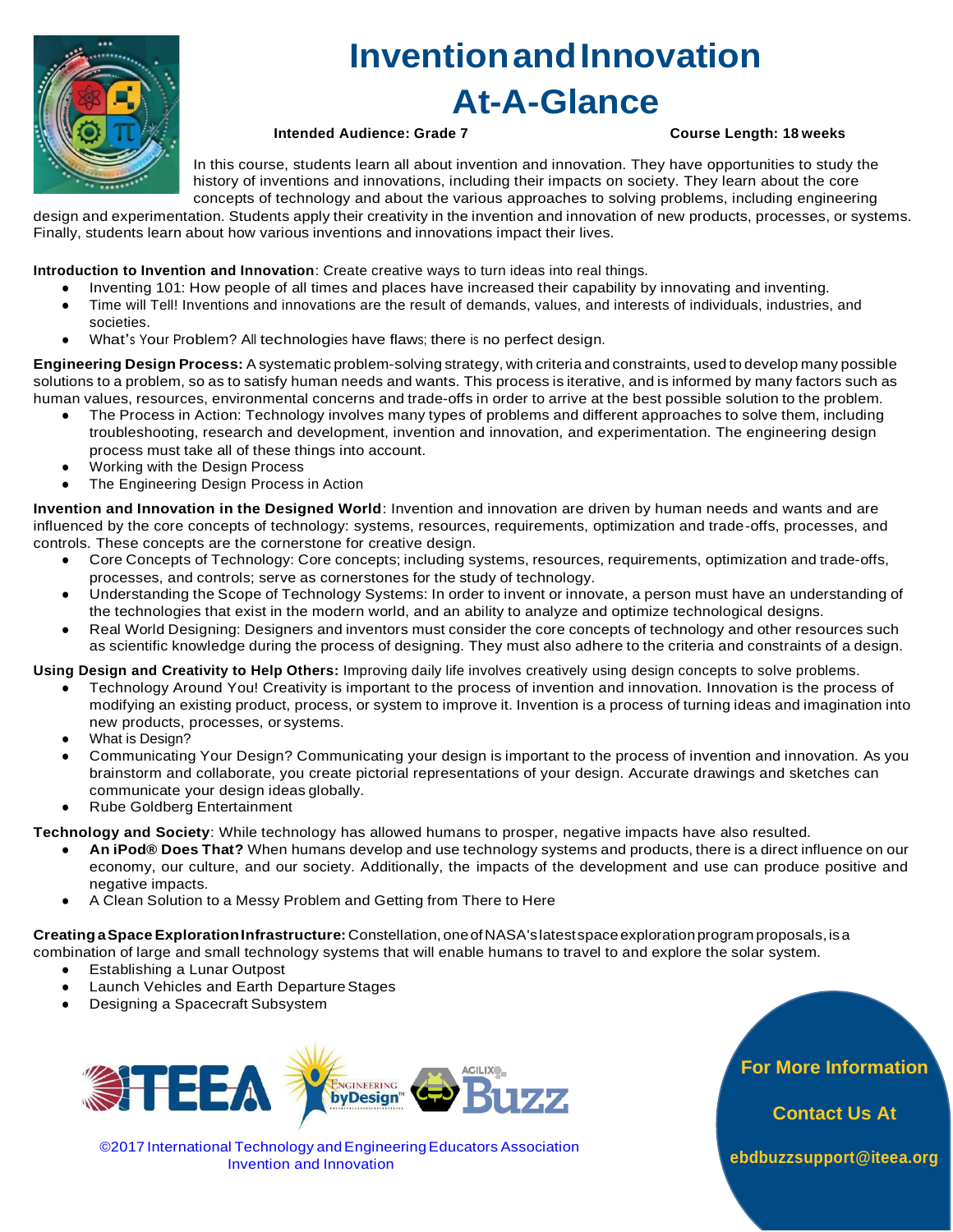

# **TechnologicalSystems At-A-Glance**

**Intended Audience: Grade 8 Course Length: 18 weeks**

*Technological Systems* is intended to teach students how systems work together to solve problems and capture opportunities. A system can be as small as two components working together (technical system/device level) or can contain millions of interacting devices (user system/network level). We often break down the Macro systems into less complicated Microsystems in order to better understand the entire system. However, technology is becoming more integrated and systems are becoming more dependent upon each other than ever before. Electronic systems are interacting with natural (e.g., bio) systems as humans use more and more monitoring devices for medical reasons. Electrical systems are interacting with mechanical and fluid power systems as manufacturing establishments become increasingly automated. This course gives students a general background on the different types of systems with a concentration on the connections between these systems.

**Technological Systems, How They Work:** Investigate technological systems through their function, design, development, interaction, and maintenance. Systems included in this exploration include communications, construction, ma nufacturing, biomedical, and power energy.

- Development of Technological Systems: Technological Systems are developed to meet specific criteria and must be able to function to complete the systems loop.
- Design of Technological Systems: Technological systems are designed to meet a specific need while addressing design constraints.

**Technological Systems, Issues and Impacts:** Technological systems can impact the world in a variety of ways and can be both positive and negative.

- Social and Cultural Impacts: Human needs and interests in technological devices reflect social and cultural priorities.
- Environments and Economics: Technology can have both positive and negative impacts on the environment and the economy.

**Technological System Interaction:** Technological Systems are designed to meet a specific need and can address this need through a variety of functions, processes, and interactions with other systems.

- System Functions and Processes: Processes within systems serve different functions and can cause problems with the performance of the system if there is a malfunction.
- System Design and Development: Knowledge from a variety of fields is used in the development of products and systems and the completed system can be used in multiple applications.

**Maintaining Technological Systems:** Technical information comes in many forms, and is used to test, evaluate, and problem-solve within systems.

- Understanding Technical Information
- Problem Solving with Systems: At times, systems will need to be adjusted or repaired and tools and equipment must be used safely to maintain these systems.
- System Testing and Evaluation: Systems are designed with a specific purpose and controls are placed within systems to address their performance.

**Technological Systems inthe Designed World:** Avariety of different technological tools, processes, and materials can be integrated to form systems.

- Power and Energy Systems: Energy is needed to do work of any kind, by human, machine, system, or other means.
- Communication Systems: The process of communication can take place between humans, machines, and humans and machines.
- Constructing Specialized Manufacturing Environments: Production and manufacturing environments for biological and medical equipment and materials must align to standards that ensure the quality of the material produced.

**The Refocus of NASA:** Space transportation systems, although highly sophisticated and technologically advanced, employ the basic subsystems found in conventional transportation systems.

- Celebrating the Space Shuttle: The analysis of current technologies is essential to future technological change and innovation.
- The Future of the Space Program: Transportation systems are made up of subsystems that work together to function as a whole.



**For More Information** 

**Contact Us At** 

©2017 International Technology and Engineering Educators Association Technological Systems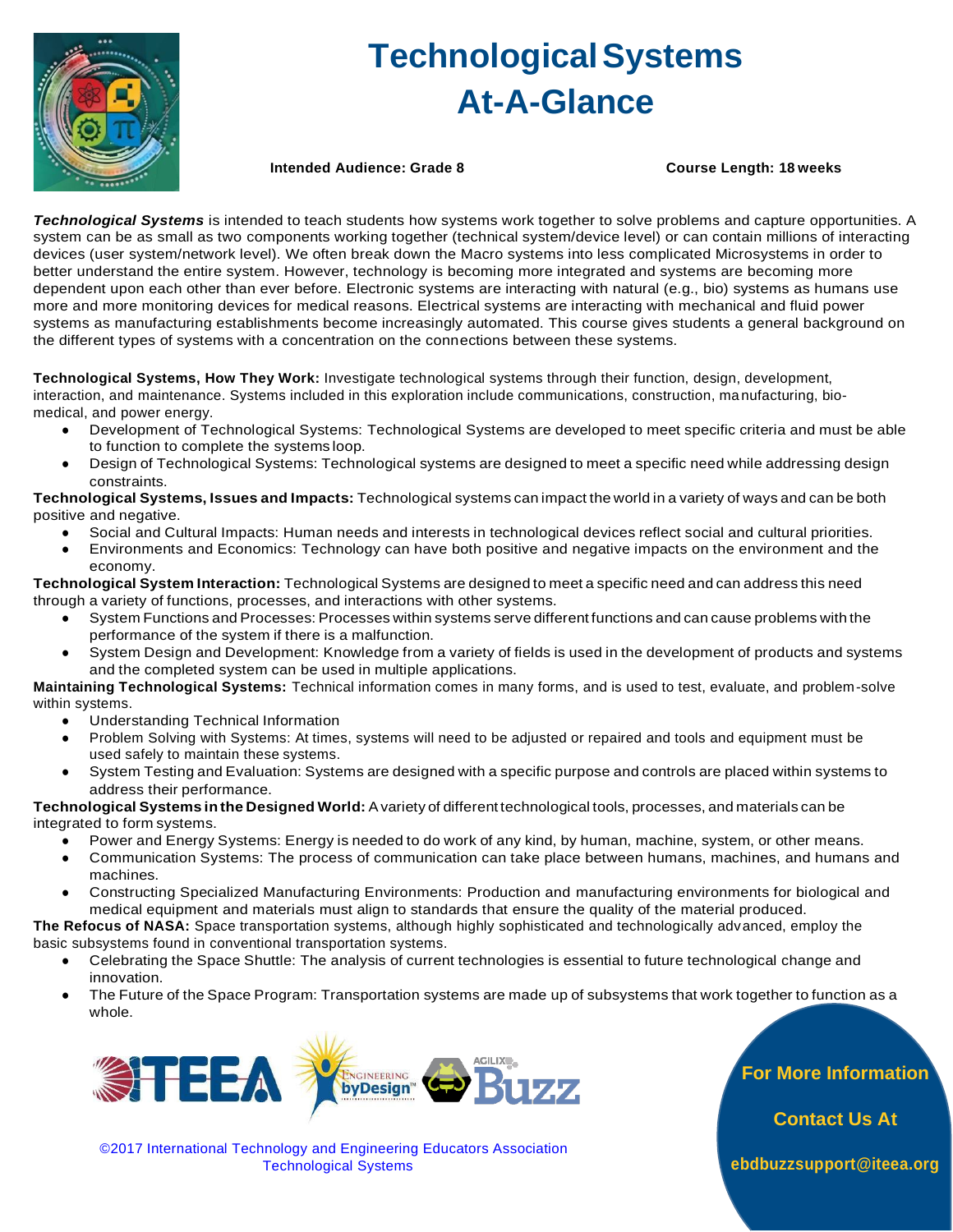

## **EngineeringForAll At-A-Glance**

**Intended Audience: Grades 6-8 Course Length: 12weeks**

**The Engineering for All (EfA)** project has been funded by the National Science

Foundation (Grant # DRL 1316601) to create, test, and revise two six-week modules for middle school technology education classes on the important social contexts of food and water. The units are built on four "drivers" that underpin the Engineering for All approach. These include:

- Promoting the potential of engineering as a social good.
- Revisiting unifying engineering and technology themes (i.e., design, modeling, systems, resources, and human values) in authentic social contexts.
- Using design-based engineering activities as authentic contexts for teaching and learning Science, Technology, Engineering and Mathematics (STEM) ideas and practices
- Using *informed design* as the core pedagogical methodology.

## **Vertical Farms: Fresh Food for Cities**

In order to address the Grand Challenge of producing food for a growing world population, students become "experts" in designing and constructing hydroponic systems. Once their hydroponic systems are up and running and plants are growing, the students receive a message that their firm has been asked to design a hydroponic system for the wall of an existing apartment building.

Small teams compete to design the best possible system. Their work culminates in design drawing and a presentation to their classmates, who will consider each design on its merits, and then work together to plan the best possible design for their client. The overarching goal of this unit is for students to develop engineering design and systems analysis skills while coming to understand that engineering has great potential to be a social good by solving such critical problems as providing food and water for people around the world.

## **Water: The World in Crisis**

To address the grand challenge of improving water availability and safety, students will explore issues of water scarcity, including the effects of unsafe water, water contaminants, and water filtration methods. The unit begins as students are told they have been accepted to be part of a team of engineering students working with the local chapter of Engineers across Borders. Students learn about the world water crisis and water scarcity and become "experts" in "traditional" design and construction of water filtration systems



©2017 International Technology and Engineering Educators Association *Engineering For All*

**For More Information** 

**Contact Us At**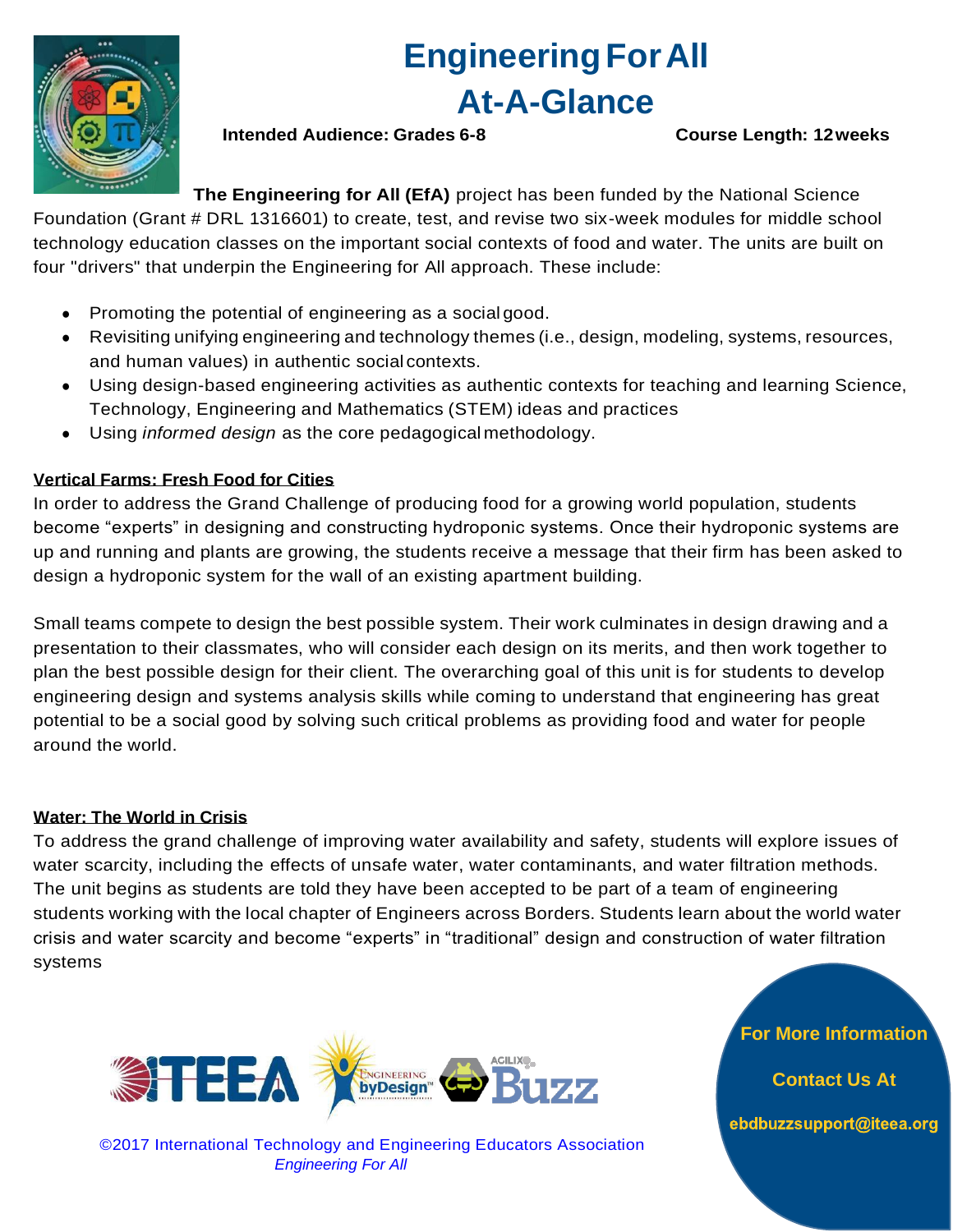

# **Foundations of Technology - ONLINE At-A-Glance**

### **Intended Audience: Grades 9-10 Course Length: 36 weeks**

**Foundations of Technology** prepares students to understand and apply technological concepts and processes that are the cornerstone for the high school technology program. Group and individual activities engage students in

creating ideas, developing innovations, and engineering practical solutions. Technology content, resources, and laboratory/classroom activities apply student applications of science, mathematics, and other school subjects in authentic situations. Each unit is listed below along with the Learning Cycles for the unit. This course is student facing. Students may complete with minimal instructor input.

- **Technological Inventions and Innovations:** A result of evolutionary technological development and systematic research and development.
	- o The History of Technology
	- o Inventions and Innovations: An Evolutionary Process
	- o The Role of Research and Development: A Problem-Solving Approach
	- o Advertising and Marketing Effects on Technology
- **The Engineering Design Process:** A systematic iterative problem-solving method that produces solutions to meet human wants and desires.
	- o Engineering Design Process
	- o Criteria and Constraints
	- o Design Principles
	- o Prototypes and Modeling
	- o Collecting and Processing
	- o Applying the Design
- **The Designed World**: A byproduct of the engineering design process, which transforms resources (tools/machines, people, information, energy, capital, and time) into usable products and services.
	- o Energy and Power
	- o Manufacturing
	- o Construction
	- o Information and Communication
	- o Agriculture and Transportation
	- o Telemedicine
- Systems Engineering and Technology: The building blocks of technology and users must understand, properly maintain, troubleshoot, and analyze systems to ensure their safe and proper function.
	- o Systems Model: The Universal Systems Model
	- o Core Technologies
	- o Simple Machines
	- o Electrical Fundamentals
	- o Reverse Engineering
	- o Engineering Systems
- Design with CAD Systems: CAD systems allow for engineers, technicians, and designers to communicate ideas effectively and efficiently while transcending barriers of location, time, and language.
	- o AutoCAD command introduction and skill development
	- o Community Design Project
	- o Global Design Project
	- o Indstry Certification Preparation



 ©2020 International Technology and Engineering Educators Association Foundations of Technology

**For More Information** 

**Contact Us At**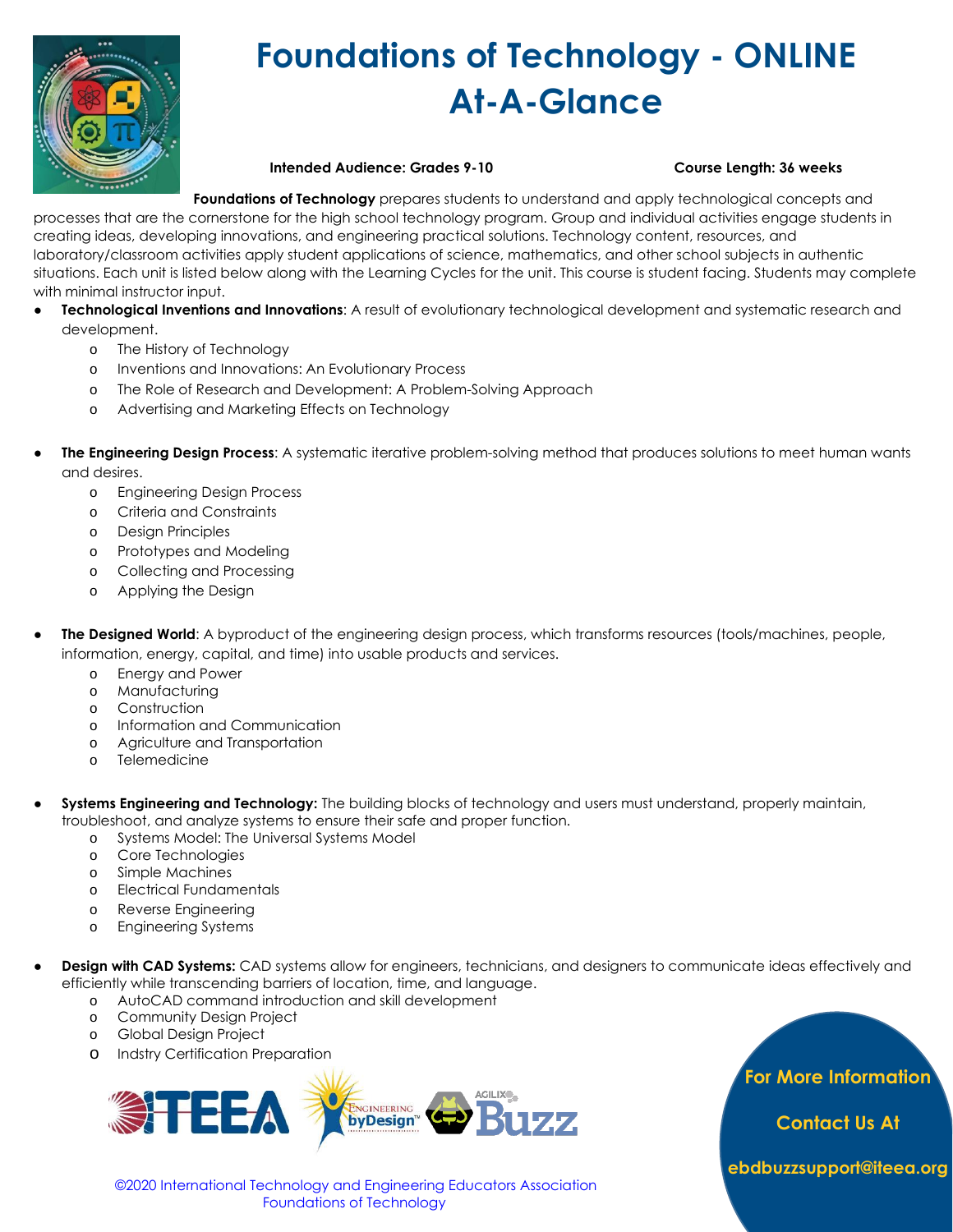

# **Computer Science Principles byDesign At-A-Glance**

**Intended Audience: Grades 9-10 Course Length: 36 weeks**

The **Computer Science Principles byDesign**™ course was developed to introduce students to fundamental computer science principles as well as prepare students to take the AP CSP Exam. The course is organized using the College Board AP Computer Science Big Ideas and Computational Thinking Practices. In this course, students program using the Snap programming language, learn some of the most powerful ideas of computer science, demonstrate creativity, and discuss the social implications of computing, thinking deeply about how they can be personally active in promoting and reducing the possible harms.

- **Introduction to Programming**: an introduction to foundational concepts of programming.
	- o Click Alonzo Game
	- o Gossip and Greet
	- o Modern Art with Polygons
	- o Protecting Your Privacy
	- o Follow the Leader
- Abstraction: an investigation into data structures and program control structures.
	- o Improving Games by Using Variables
	- o Making Art by Using Data Structures
	- o Making Decisions by Using Predicates
	- o Dealing with Complexity
	- o Copyrights
- **Data Processing and Lists:** a focus on lists, abstraction, and higher order functions.
	- o Contact Lists
	- o Tic-Tac-Toe
	- o Robots and Artificial Intelligence
	- o Building Data Visualization Tools
	- o Big Data
	- o Optional Projects
- **How the Internet Works**: addresses network protocols and cybersecurity
	- o Reliable Communication
	- o Communication Protocols
	- o Cybersecurity
	- o Community and Online Interactions
	- o AP CSP Explore Task
- **Algorithms and Simulations**: use several types of analysis to solve problems.
	- o Search Algorithms
	- o Models and Simulations
	- o Timing Experiments
	- o Unsolvable and Undecidable Problems
	- o Computing in War
	- o AP CSP Create Task
- **How Computers Work**: an overview of the history of computers, software, hardware, number bases, and binary data.
	- o Computer Abstraction Hierarchy
	- o Data Representation and Compression
	- o A Brief History and Impact of Computers



**For More Information** 

**Contact Us At** 

 ©2020 International Technology and Engineering Educators Association Computer Science Principles byDesign™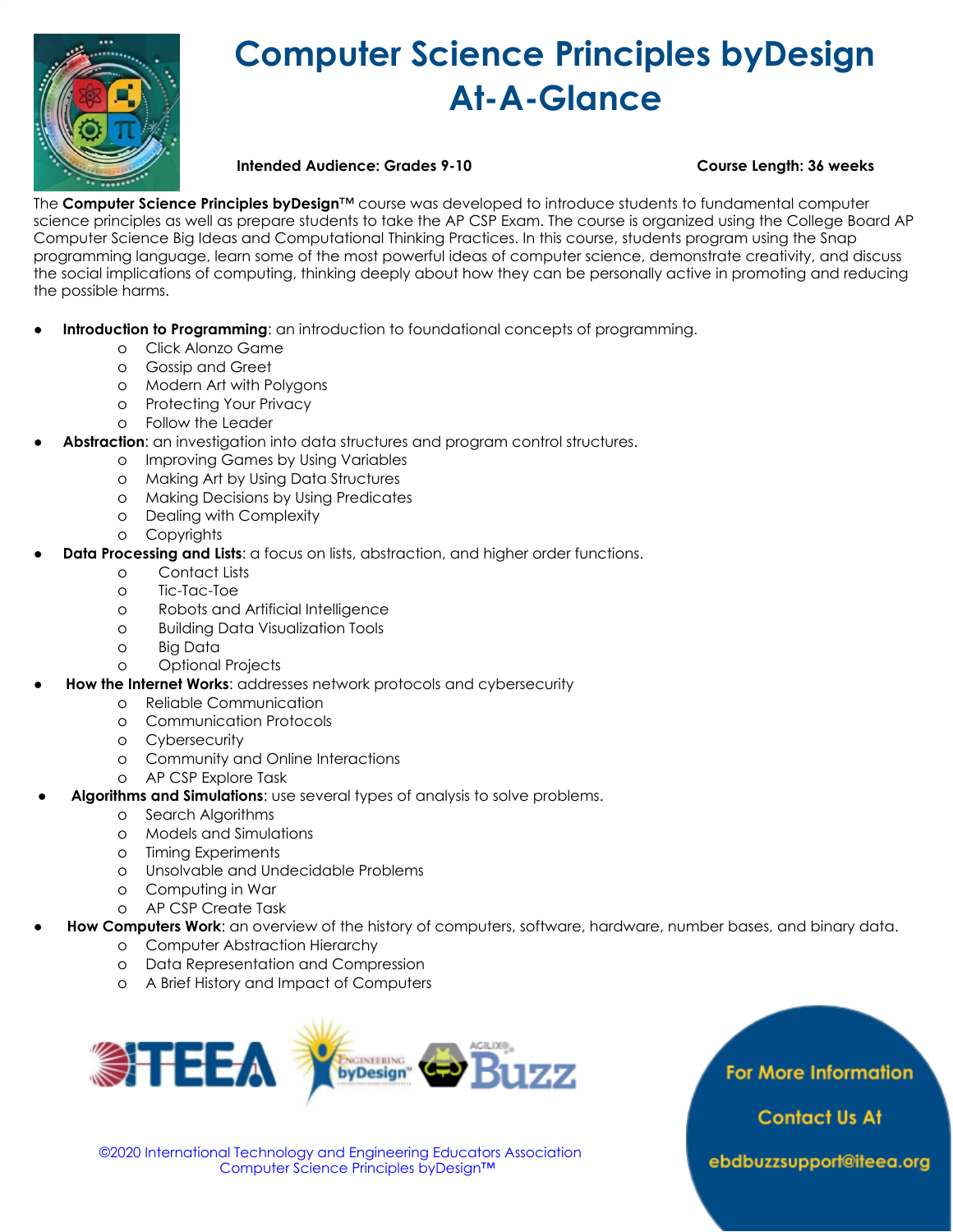

# **AdvancedDesignApplications At-A-Glance**

**Intended Audience: Grades 11-12 Course Length: 36weeks**

*Advanced Design Applications* focuses on the three dimensions of technological literacy "knowledge, ways of thinking and acting, and capabilities" with the goal of students

developing the characteristics of technologically literate citizens. It employs teaching/learning strategies that enable students to explore and deepen their understanding of "big ideas" regarding technology and makes use of a variety of assessment instruments to reveal the extent of understanding.

## **Objectives**

- **Construction**: Construction technology involves the design of structures to meet various requirements.
	- The Incredible Shrinking Design: Various techniques and tools are used in technical drawing and modeling, including scales, measurement, and conversion.
	- Seeing Green: Construction technology involves the design of structures to meet various requirements and the development of plans for how those buildings can fit into the surrounding community environment.
- **Energy and Power:** The law of conservation of energy, when applied to renewable energies, involves trade-offs among competing constraints and requirements, including engineering, economic, political, social, and environmental considerations.
	- Measurement and Introduction to Energy: The law of conservation of energy, when applied to renewable energies, involves trade-offs among competing constraints and requirements, including engineering, economic, political, social, and environmental considerations.
	- Energy Transfer: Energy and Power are technologies that are necessary to use in the designed world. Reviewing simple machines and learning how they can be used to manipulate mechanical advantage will allow users to take advantage of energy and power that is generated.
- **Manufacturing**: Modern manufacturing technologies and processes can produce quality products that are essential for economic health and also enhance the quality of life for many people, while having a minimal negative impact on environment.
	- Under Pressure: The design and manufacture of products is affected by customer, societal, economic, political, and environmental concerns.
	- In Control: Computer controlled manufacturing has enabled engineers and designers to reduce costs in almost every aspect of production, from producing designs to packaging and shipping, in a safe, economical, and timely manner, as well as reduce the time and effort required by dozens of human workers.
- **Transportation**: Transportation varies culturally, but plays a vital role in each society and includes many subsystems to deliver products and services.
	- Safety First: Evaluating the benefits, limitations, and risks associated with existing and proposed technologies is essential to the engineering process and the success of the design solution.
	- Out of Control: Utilization of a variety of simple and complex technologies is essential to understanding methods of controlling new technologies.
- SeaPerch: Students learn about robotics, engineering, science, technology, and mathematics (STEM) while building and operating an underwater ROV as part of the *Advanced Design Applications* course.
	- From Submarines to ROVs: Conduct research on real-world uses of remotely operated vehicles.



©2017 International Technology and EngineeringEducators Association *Advanced Design Applications, 3rd Edition*

**For More Information** 

**Contact Us At**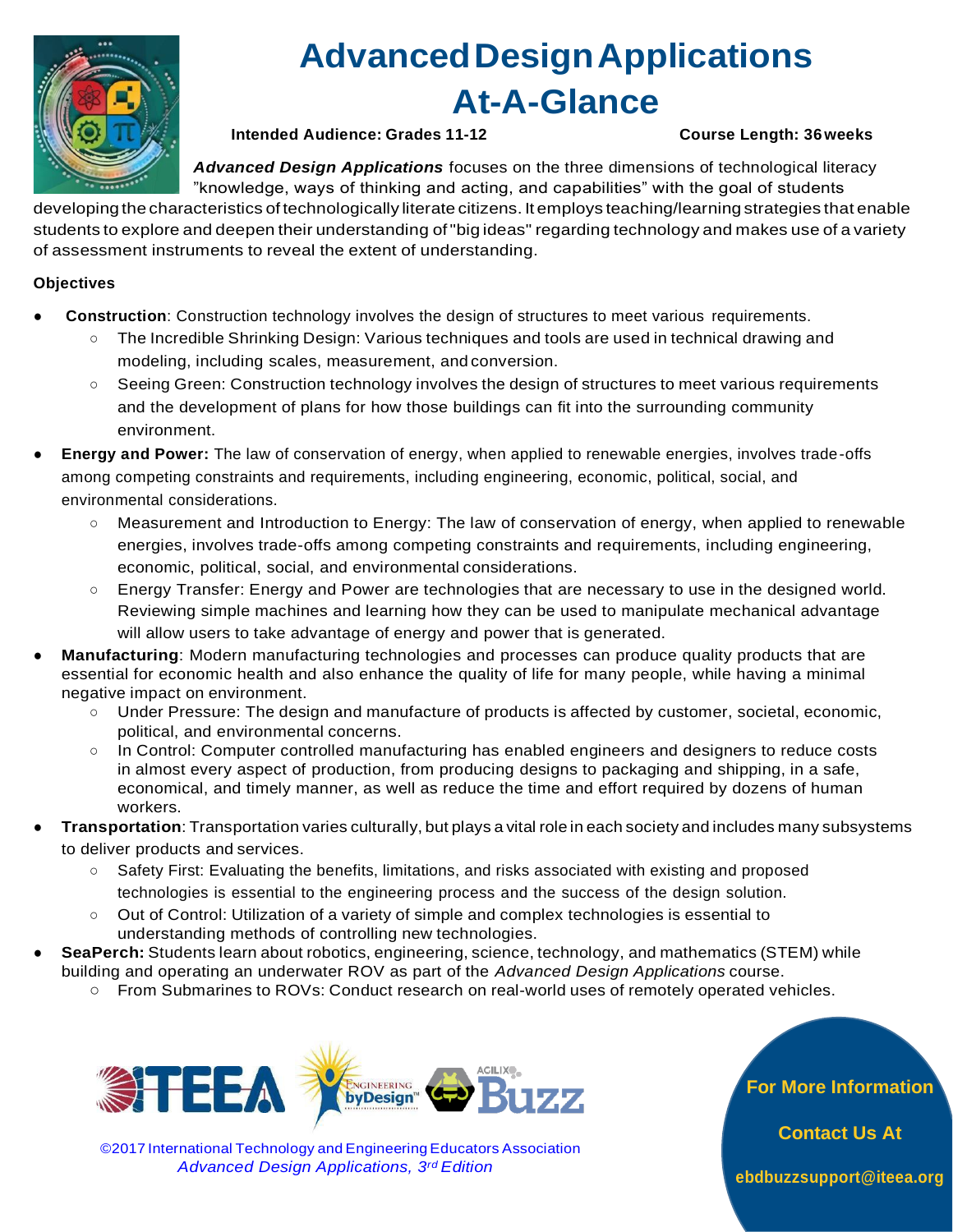

# **AdvancedTechnologicalApplications At-A-Glance**

## **Intended Audience: Grades 10-12 Course Length: 36 weeks**

In the *Advanced Technological Applications* course, students study five components of the Designed World.

- **Engineering Design Graphics and Spatial Skills:** The purpose of this unit is to assist students in understanding the concepts and principles underlying orthographic projections; how to create 2D drawings and 3D solid models using CAD software and apply these techniques to solve real-world problems.
	- o Primary Challenge: Designing for Assisted Living. Students create an accurate description of a moderately complex design and will modify an existing design using an *ADA* design brief.
- **Cybersecurity:** Today, there are approximately 3.2 billion internet users worldwide. With that many users, connecting to the internet leaves computers and users vulnerable. This unit is intended to help students become well informed about protecting their personal information online and maintaining a safe internet presence.
	- o Primary Challenge: Public Service Announcement. Students will create a Public Service Announcement campaign to target specific age groups with age-appropriate cybersecurity tips. They will design and create computer-generated posters to distribute to three targeted groups: elementary ages, middle school ages, and high school ages through age 70.
- Biotechnology: Students will learn about current technological systems that employ organisms as tools as well as develop their own ideas as to how technological systems can be further improved with creativity.
	- <sup>o</sup> Primary Challenge: Johanna's Market Stand. Students will solve a real-world problem for the end user, Johanna. The end user is interested in increasing her profits at her local farmer's market stand. The solution must incorporate the use of animals, plants, or microorganisms (or parts of these organisms) as tools.
- **Information Technology:** This unit is intended to help students gather, select, evaluate, and utilize diverse data to communicate the model to help make decisions about their design or solution and communicate their analysis and solution to diverse audiences. Students will learn to use Excel™ as a data analysis tool and Alice™ as a visualization/3D modeling tool for communication purposes.
	- o Primary Challenge: Unjamming Traffic: Visualizeto Communicate. Students (teams) will beresponsible for designing and implement their traffic "un"-jamming model from the preliminary challenge through an animation in Alice.
- Robotics: The purpose of this unit is to expose students to principles of automation and enable them to understand automated technologies around them so they can make educated decisions about them and so they can create new ones. This unit culminates the *Advanced Technological Application* course by synthesizing concepts students learned through the course and providing students an opportunity to demonstrate their learning through hands-on and minds-on learning experiences.
	- o Primary Challenge: Electromechanical Robotics. Students will be able to design a self-driving car program to navigate a course with obstacles.



©2019 International Technology and Engineering Educators Association *Advanced Technological Applications*

**For More Information** 

**Contact Us At**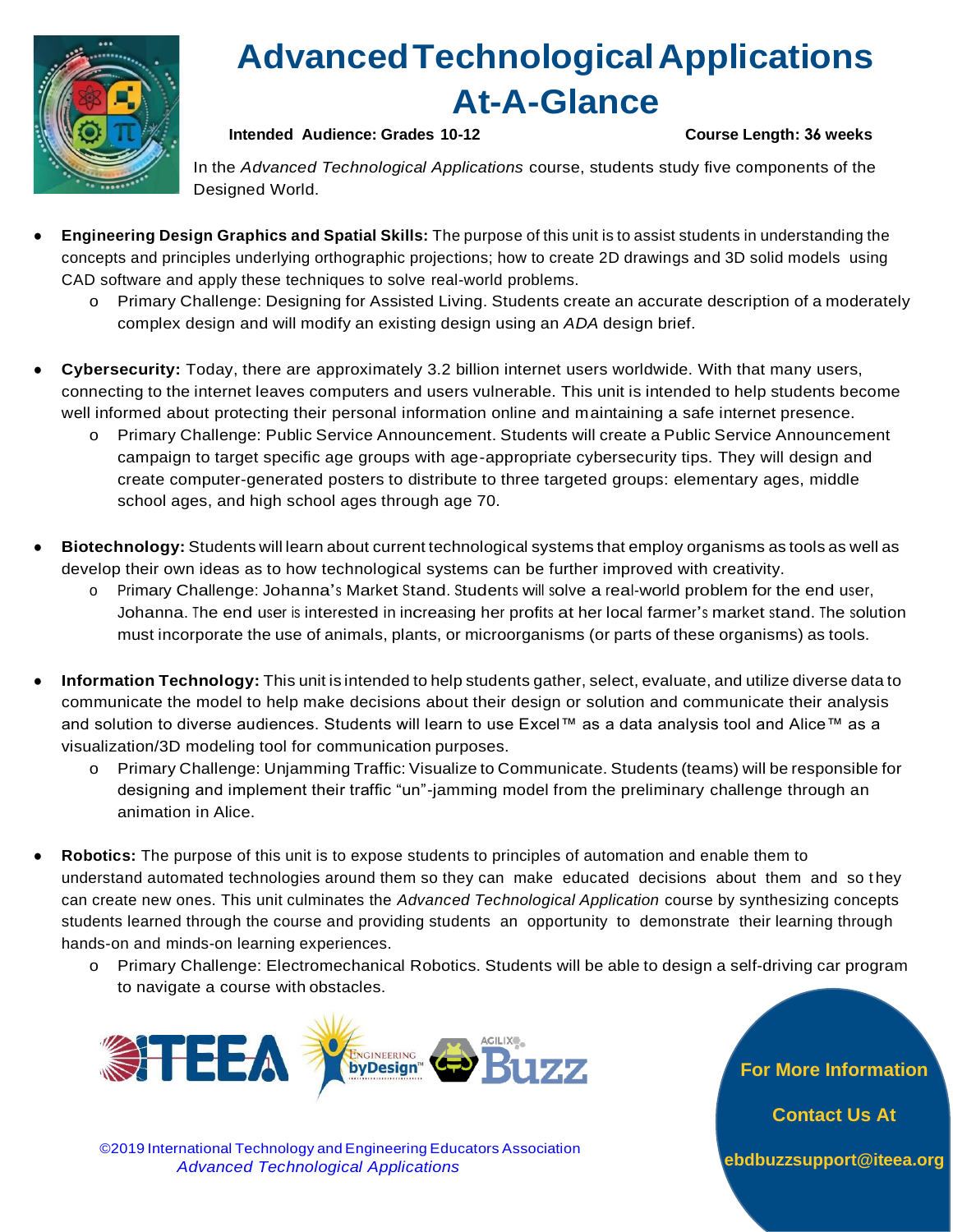

# **Technological Design At-A-Glance**

**Intended Audience: Grades 10-12 Course Length: 36 weeks**

In *Technological Design*, engineering scope, content, and professional practices are presented through practical applications. Students in engineering teams apply technology, science, and mathematics concepts and skills to solve engineering design problems and innovate designs. Students research, develop, test, and analyze engineering designs using criteria such as design effectiveness, public safety, human factors, and ethics.

**Introduction to Technological Design**: The technological design approach exemplifies competencies of a technologically literate member of the 21st century society.

- Emerging Technologies
- Fundamentals of STEM
- Design, Research, and Develop
- Universal Design

**Technological Design Skills:** The process of developing and manufacturing a product requires planning, teamwork, and testing.

- Understanding the Impact of Product Design and Development
- Using the Design Process
- Developing a Prototype and Manufacturing Plan

**Technological Design Fundamentals:** Technological design fundamentals are based on systems thinking.

- Systems Thinking
- Communication Systems
- Complex Systems Thinking
- Systems Criteria and Constraints

**Technology and Society:** The use of technology can result in positive as well as negative impacts on society and the environment.

- Trade-Offs and Transfers
- Technology Impacting the Community
- Technology Impacting the Environment

**The Designed World:** All technological systems are interdependent and rely on one another. These technologies impact all facets of our society, culture, politics, and environment. People must utilize the Engineering Design Process to create, manage, and modify technological devices and systems within the designed world in a manner that has minimal negative impacts.

- Technological Design in Biotechnology /Agricultural Technologies
- Technological Design in Energy and Transportation
- Technological Design in Lean Manufacturing
- Technological Design in Sustainable Construction

**Design Challenge:** Lunar Plant Growth Chamber: The engineering design process is a comprehensive, valuable tool that can be used to provide solutions to complex challenges on Earth and beyond.

- When humans begin to live away from Earth, they will have to grow some of their own food.
	- **Choosing Plant Species**
- Identifying Criteria and Specifying Constraints
- Designing the Lunar Plant Growth Chamber
- Building the Plant Growth Chamber **For More Information**



©2017 International Technology andEngineeringEducators Association Technological Design

**Contact Us At**